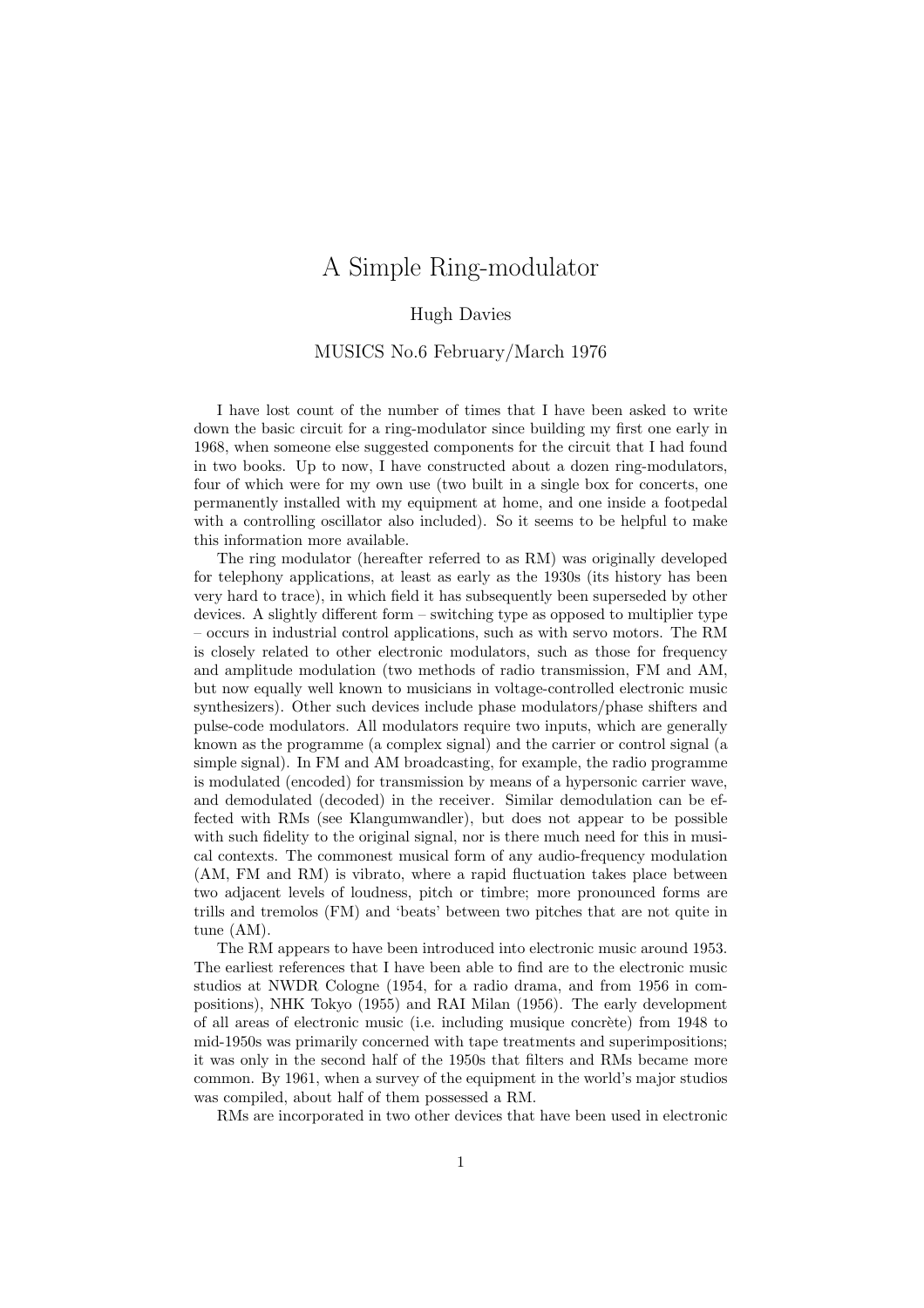music. The Vocoder (Voice Coder, developed in the 1940s) was intended for telephony, to analyse speech and resynthesize it electronically (permitting research to be carried out in simplifying the sound content of a persons's voice and thus increase the capacity of existing equipment – without losing intelligibility and recognisability). The two constituent parts, for analysis and synthesis, are the Coder and the Voder (Voice Operation Demonstrator), and the RM occurs in the latter. In the late 1950s Vocoders were used in studios in Munich and Tokyo, and later in a live performance piece, "North American Time Capsule 1969" by Alvin Lucier. The second device, the Klangumwandler or Frequenzumsetzer (= Frequency shifter, also described as a single sideband modulator), was invented by Dr. Ludwig Heck at SWF Baden-Baden in 1955, and used in electronic music there and subsequently elsewhere. It consists of the following sequence: RM1, filter, RM2 (demodulator), low-pass filter (with two built-in oscillators). This gives a change of spectrum as well as of frequency, and is similar to the effect of a single RM but with less substantial timbral change and with **either** the sum or the difference tone – see below – suppressed. The same circuit, with discrete units, had been used experimentally in Cologne prior to 1955, and can be found in the score of Stockhausen's "Telemusik" of 1966 as the so-called 'Gagaku circuit' (named after the first music it transforms in the piece).

Like all other electronic modification devices, the RM functions in a way that is very similar to one aspect of acoustic sound, but considerably magnified. Just as filters relate to the small variations in timbre and colour that are obtainable with conventional instruments, the RM relates to combination tones (sum tones – rarely audible, first discovered by Helmholtz in the 1850s – and difference tones – first discovered in 1745, and exploited by Tartini nine years later as an aid to precise tuning of double stopping on the violin; subsequently employed by organ builders to produce the very lowest 32' and 64' pedal notes more economically with two shorter pipes). The output of a RM consists of the sum of the frequencies at its two inputs and the difference between them, rejecting the actual input frequencies. It is this rejection that distinguishes the RM from the AM (in which it is in other aspects a special form), since the latter retains the programme input. However, many of the results obtained with RMs sound similar to those from FM. The two components of the outputs (sum and difference tones) are known as side-bands.

Most applications of RM involve a complex sound such as that of one or more conventional musical instruments, modulated by a simple sound source such as a sine-wave. It is of course possible to modulate one complex sound by another, but this must be done with great care (especially for several instruments), otherwise the result tends to become very muddy and undefined. In certain instances even white noise, the most complex of all sounds, can be effective, in which case the other input will probably be discontinuous and articulate the output as a 'gate' (this is also possible with AM). Similarly, both forms of modulator can produce envelope shaping.

The operation of the RM can best be explained by a simple mathematical demonstration. In this we assume that a note with a normal overtone spectrum, such as that of most orchestral instruments, is modulated by a sine-wave (with no overtones). The frequencies of this overtone spectrum could of course also be be actual pitches in a major chord. If the sine-wave is  $100\text{Hz}$  (= Hertz, cycles per second; around the bottom of the bass clef), and the fundamental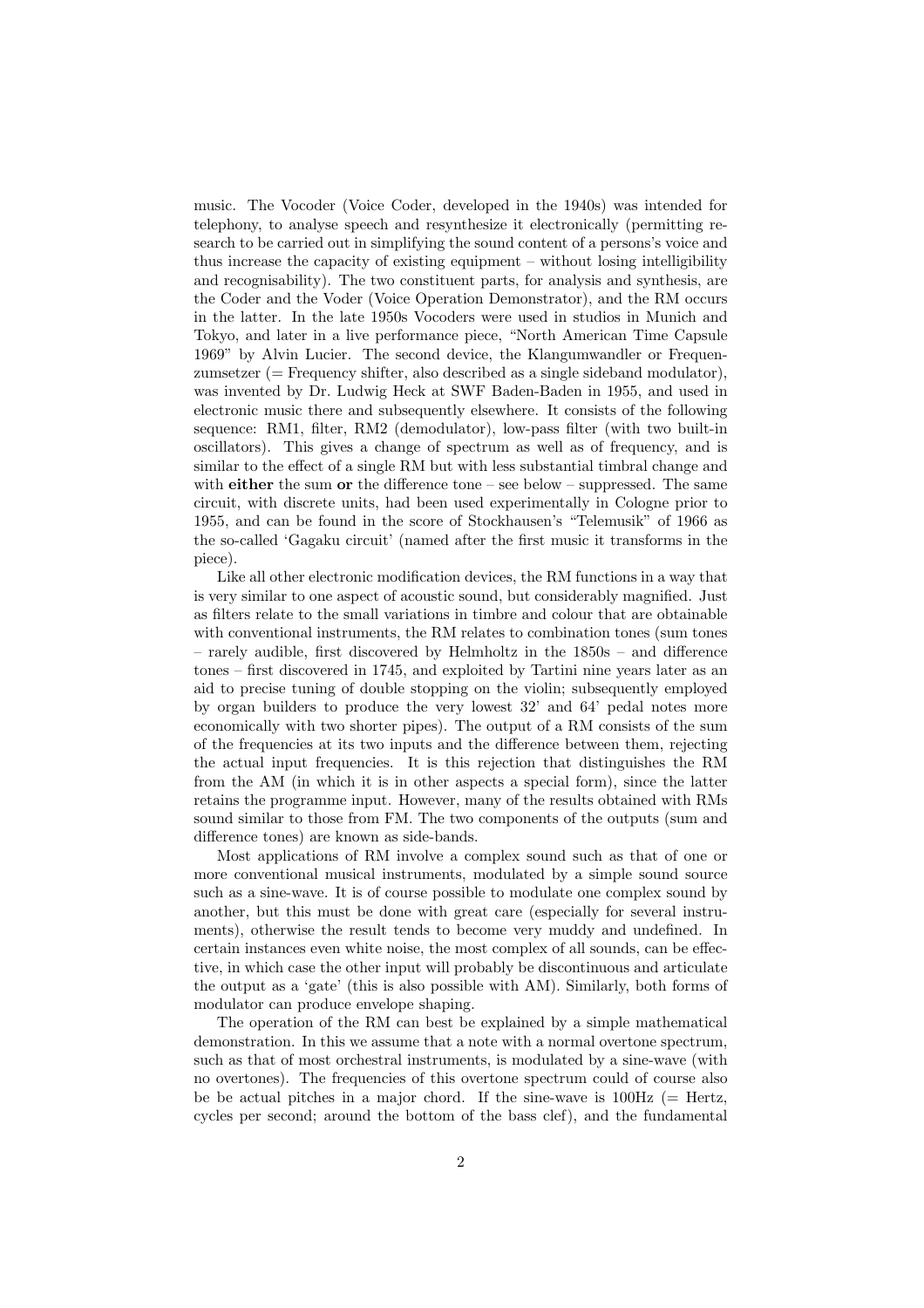| programme<br>$+$ carrier                                            | sum                                                         | difference                                                  |                                                  | output                                                                  |
|---------------------------------------------------------------------|-------------------------------------------------------------|-------------------------------------------------------------|--------------------------------------------------|-------------------------------------------------------------------------|
| $(\text{etc.})$<br>600Hz<br>500<br>400<br>300<br>200<br>$100 + 100$ | $(\text{etc.})$<br>700Hz<br>600<br>500<br>400<br>300<br>200 | $(\text{etc.})$<br>500Hz<br>400<br>300<br>200<br>100<br>(0) | $2\times$<br>$2\times$<br>$2\times$<br>$2\times$ | $(\text{etc.})$<br>700Hz<br>600<br>500<br>400<br>300<br>200<br>100<br>0 |

(underlined) of the instrumental note is also 100Hz, we get:

The RM output looks very similar to the overtone spectrum of the original programme. However, since halving or doubling a frequency produces the octave below or above the original frequency respectively, it will be seen that he octave relationships between the overtones, in addition to their proportions of dynamic level (which become increasingly weaker the further they are from the fundamental), are already somewhat altered: the new fundamental (200Hz) is an octave higher – with below it, a weaker first overtone of the second inaudible fundamental 0Hz – but its first overtone (sum) is no longer an octave above it, but only a fifth; and so on.

By changing the frequency of the sine-wave, we come still further from the original timbre spectrum of the programme:

| 150Hz gives       |           | $(\text{etc.})$ |             |
|-------------------|-----------|-----------------|-------------|
| (no octave        |           | 750             | $_{\rm Hz}$ |
| relationships!):- |           | 650             |             |
|                   |           | 550             |             |
|                   | $2\times$ | 450             |             |
|                   | $2\times$ | 350             |             |
|                   | $2\times$ | 250             |             |
|                   |           | 150             |             |
|                   | $2\times$ | 50              |             |
| 400Hz gives:-     |           | $(\text{etc.})$ |             |
|                   |           | 1000            | Hz          |
|                   |           | 900             |             |
|                   |           | 800             |             |
|                   |           | 700             |             |
|                   |           | 600             |             |
|                   |           | 500             |             |
|                   |           | 300             |             |
|                   | $2\times$ | 200             |             |
|                   | $2\times$ | 100             |             |
|                   |           | (0)             |             |
|                   |           |                 |             |

If we now drastically alter the relationships of the fundamentals, with the sine-wave either at a considerably higher frequency (2000Hz) or at a far more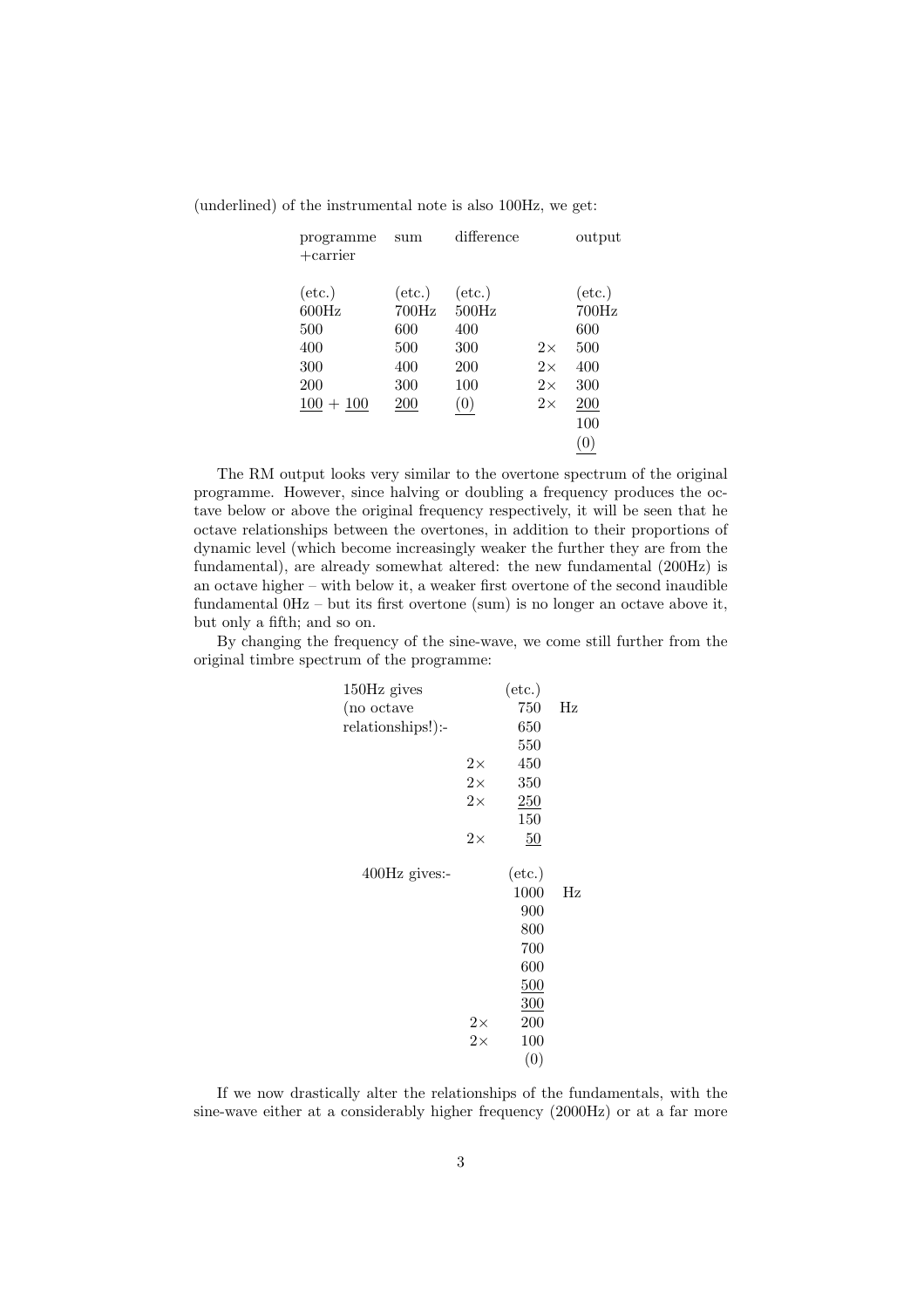dissonant interval from the instrumental sound (217Hz, instead of the unison, fifth and double octave of the previous examples), the results show greater changes:

| 2000Hz gives:- | $(\text{etc.})$<br>2600<br>2500<br>2400<br>2300<br>2200<br>2100<br>1900<br>1800<br>1700<br>1600<br>1500<br>1400 | $_{\rm Hz}$ |
|----------------|-----------------------------------------------------------------------------------------------------------------|-------------|
| 217Hz gives:-  | $(\text{etc.})$<br>817<br>717<br>617<br>517<br>417<br>383<br>317<br>283<br>183<br>117<br>83<br>17               | Hz          |

Neither of these retains any octave relationships, although if we considered one extra overtone in the programme from '(etc.)', the difference tone that resulted (1300Hz) would produce one. Thus with the high frequency carrier we see that the overtone spectra of the outputs become progressively squashed together, the higher the carrier is, and always in a distinctive, non-harmonic relationship – and this is what causes the sound of ring-modulation to become almost always instantly recognisable, and thus difficult to use effectively (just as, in electronic music, with tape loops, tape echo delays and now, with synthesizers, the slow downwards sweep of a low-pass filter treatment of a complex oscillator waveform). The higher the carrier, the more brittle the sound becomes. A mid-frequency carrier, when it is less consonant with the programme (as with 217Hz), gives a Dalek-like sound (similar distortions can also be obtained around 15-25 Hz). It is always possible to calculate the effect of RM on a mathematical basis, but the results are at times unpredictable.

Well-known examples of the different possibilities of the RM in live performance are three works by Stockhausen: "Mixtur" (orchestra with four sine wave generators and RMs), "Mikrophonie II" (twelve singers, Hammond organ – as carrier – and four RMs), and "Mantra" (two pianos, two sine-wave generators and RMs). In "Mixtur" three areas of RM are exploited. Below c. 16Hz an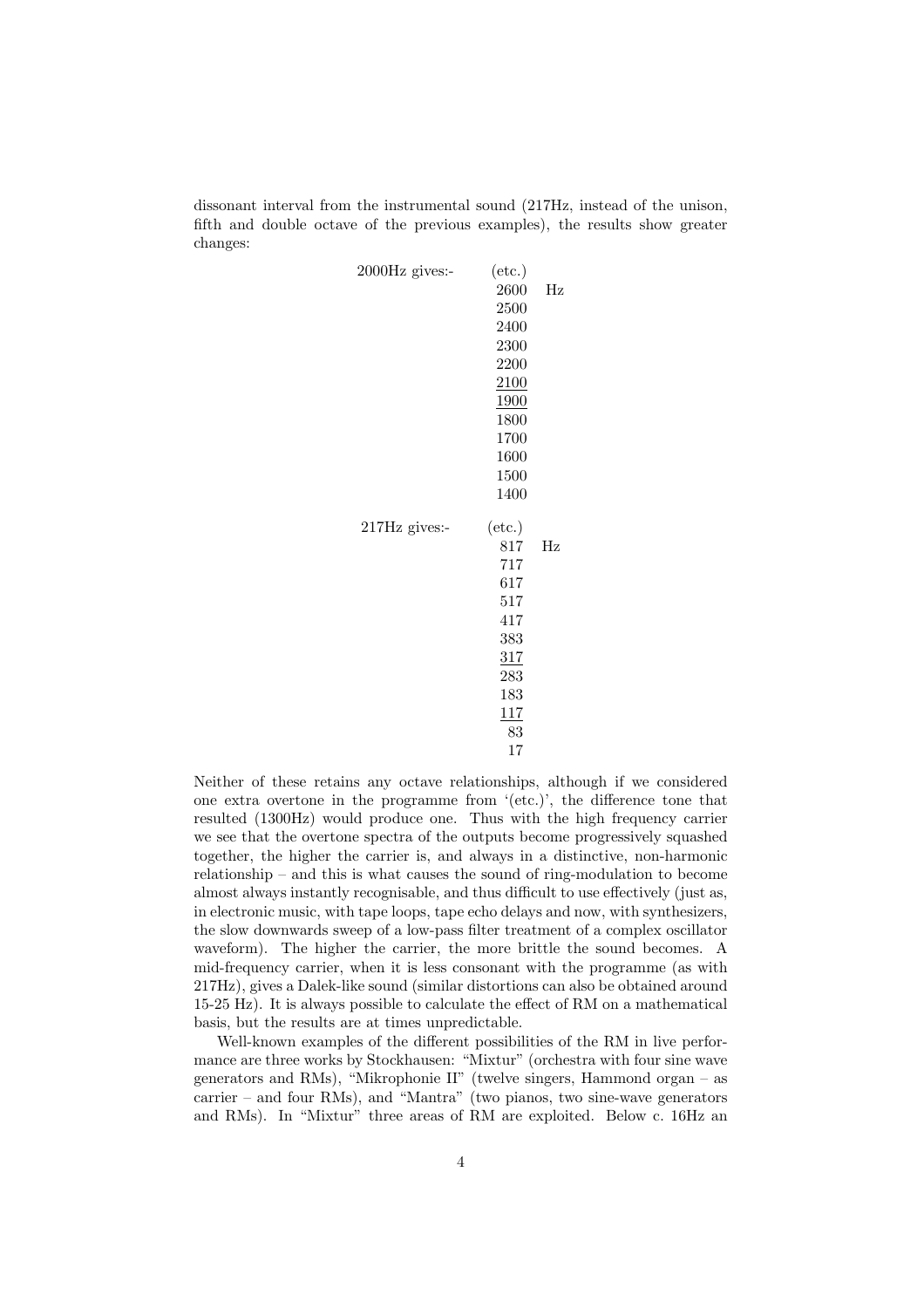oscillator is heard as pulses rather than as a continuous sound, and when such a frequency is the carrier, the programme is 'gated' in this rhythmical manner. With a medium-range programme, a 16Hz carrier will give combination tones that are approximately between a whole tone and one-eighth of a tone simultaneously above and below the programme pitches; thus between c. 10 and 20Hz the carrier will primarily affect the spectrum of the programme, with a fast vibrato. Finally above c. 20Hz the result will be most noticeable in pitch and timbre changes.

Other performers who have used RMs in live performance are Toshi Ichiyanagi, Arne Nordheim, Roger Reynolds, and in this country Richard Orton, Roger Smalley, Tim Souster and myself.

The circuit that follows is the most basic, primitive RM circuit, and is entirely passive, not requiring a power supply. It can be found in various books and articles; the only addition to it here is the suggestion of which comparatively cheap and easily obtainable transformers and diodes should be employed; others are of course also feasible. A number of more sophisticated designs are also available, often transformerless/integrated circuit balanced modulators, mainly in synthesizers. Some of these are based on analogue multiplier computer circuits. Each has advantages and disadvantages. One of the problems in designing any form of RM is coping with 'breakthrough' of one of the inputs. It appears to be impossible to eliminate this leakage entirely. In my experience, however, breakthrough only really occurs when an oscillator is being used as the carrier, and it may be caused by the oscillator signal being present on its earth lead (which cannot be disconnected as it prevents hum). When no oscillator is used, unfortunately a less common situation, even with this basic RM circuit any leakage will be completely suppressed by slight adjustment of the various volume controls that are involved; and in such a case, this simple device, containing no additional circuitry to reduce breakthrough (which also makes the output sound blander), gives a sharper, stronger sound than, for example, the commonly used RMs in the EMS Synthi range (I have directly compared them). This rougher sound can be smoothed if required, but with the blander sound, the reverse is not possible. A good example of this is the part composed by Michael Robinson in Gentle Fire's "Group Composition V", for cello ring-modulated by sounds pre-recorded on a long tape loop; whenever the cello stopped playing, no breakthrough was audible.

When the carrier is an oscillator, it is often possible to cover up much of the leakage in live performances; even with the most expensive professional RMs the breakthrough is still faintly audible. In this connection it would sometimes be valuable to have on the oscillator the possibility to change frequency in a way that avoids the intervening glissandi that normally occur, perhaps by using a linear slide controller or even a keyboard for rough tuning; in performance it is usually too risky to turn down the oscillator's volume control each time its frequency is changed, because of the very delicate balance of the inputs that is necessary to obtain the right quality of modulation. A further possibility for minimising oscillator breakthrough is to insert a preamplifier between it and the RM, in order to **reduce** the voltage of the oscillator output! Even with a poor quality preamplifier this can prove effective, since any distortion it introduces will tend to be lost in the modulated sound.

Components used: two transformers, ratio 1:1 with secondary centre-tapped. – e.g. RS T/T1 transistor transformer or Eagle LT-44 transformer (even though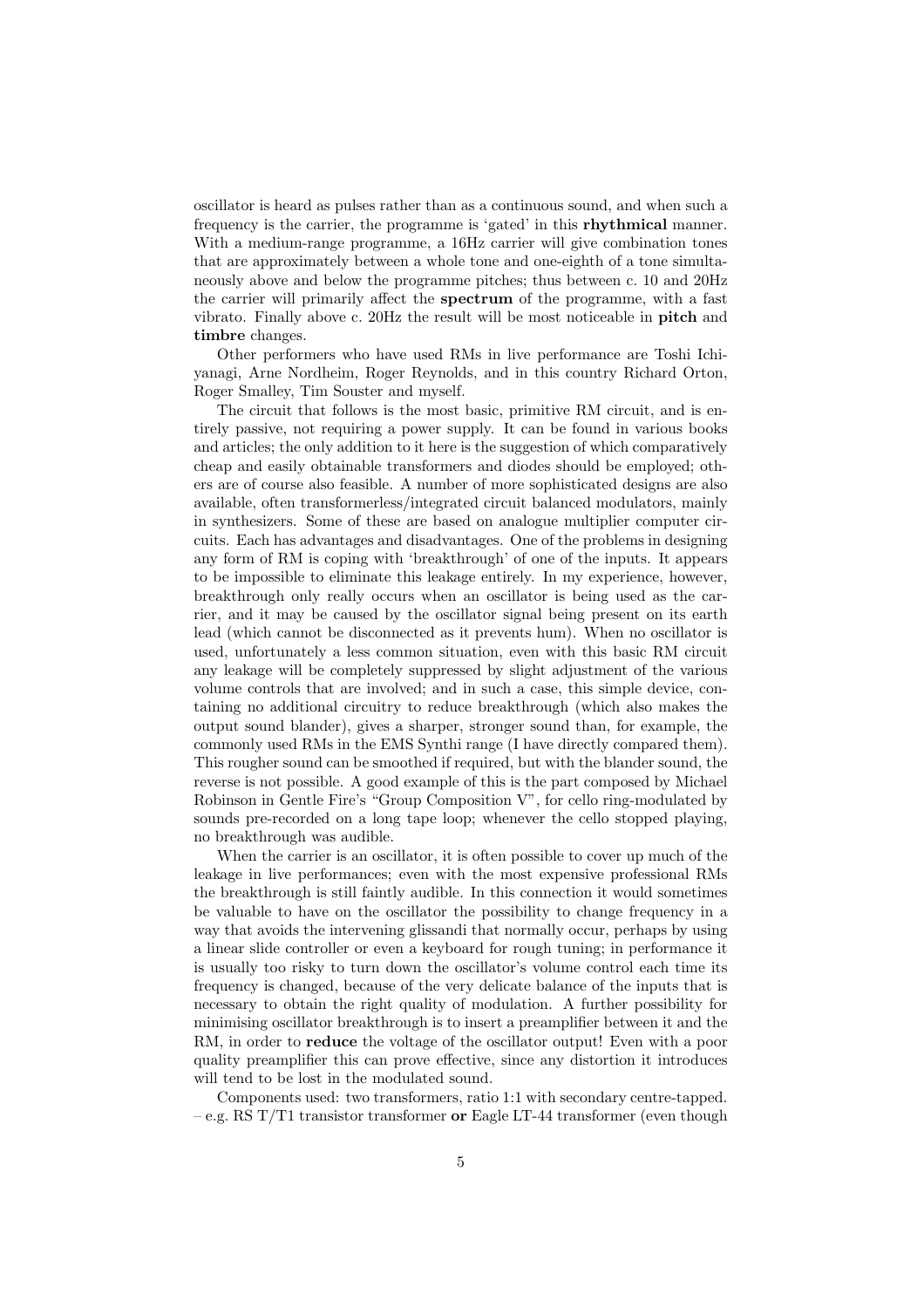

the latter's ratio is 5:1!); four germanium diodes – e.g. OA5, OA70, OA81. Total cost, including case and input/output sockets,  $\pounds 4 - \pounds 5$ . Mount the circuit in a metal box (if built into a studio installation, a metal front panel should suffice). Both inputs and output are high impedance.

Various modifications can be made:

- 1. if the sources of the two inputs (e.g. tape recorder, microphone preamplifier, oscillator) do not have their own output level controls, it is advisable to place a potentiometer across each RM input, c. 500k log. The same applies to the output.
- 2. for a more precise balance between the two inputs (thus also reducing breakthrough), instead of Input 2 being directly joined to the two transformer centre-taps, it can go to the wipers of two potentiometers (value to be found by experiment) placed across the secondaries of each transformer; in addition, resistors may be placed between the outer terminals of each potentiometer and the diode ring.
- 3. the 'direction' of the diode ring is unimportant and may be reversed. Suggestion for experimentation: explore what happens when one or more of the diodes in the ring are reversed (cf. the diode bridge arrangement for power supplies). Also note the interchangeability of inputs and output.
- 4. it may prove necessary to earth the metal casing of the transformers.
- 5. to minimise breakthrough it is advisable to connect any oscillator to Input 1; however, due to the fact that the two inputs enter the circuit at different points (unlike the identical inputs of the more sophisticated balanced RMs), different timbre qualities can be obtained by swapping the two inputs; a sound that modulates well with a low-frequency carrier may not be so effective with a high frequency one, unless the inputs are reversed. A 2-pole-2-way switch permits rapid comparison.
- 6. a switch may also be inserted to bypass the RM entirely, enabling Input 2 to be connected directly to the output. Alternatively, the original programme may be mixed with the output by means of two potentiometers in different amounts, including either one alone.

Additional experiments can be made by connecting an identical signal to both inputs (similar to an 'amplitude filter'); exploiting the breakthrough by only putting a signal into Input 2; splitting the output into two parallel channels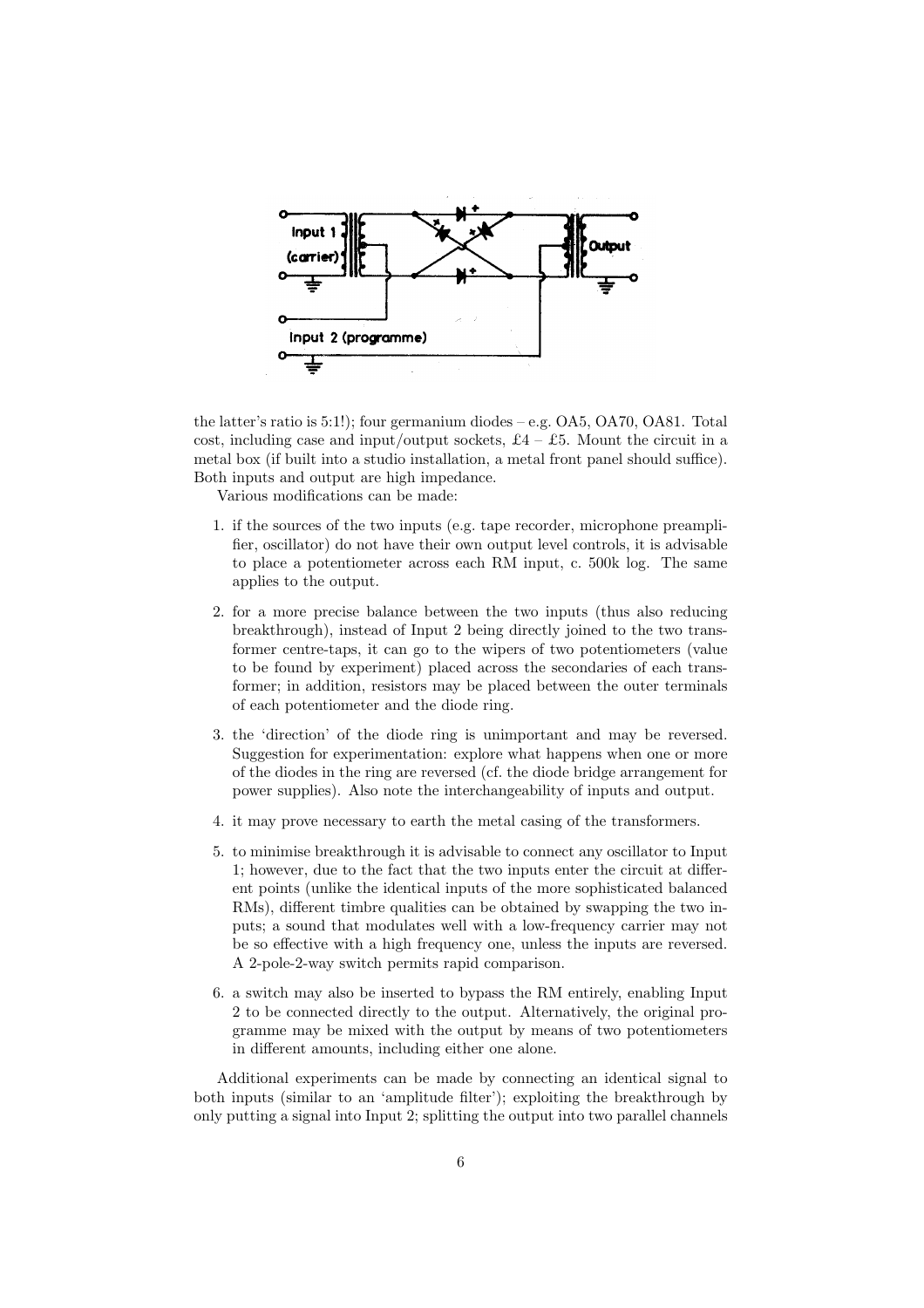and using the extra one via a potentiometer as the signal for one of the inputs; and by cascading two RMs, as in a frequency shifter, with a single oscillator providing the carrier for both, with or without a filter following either or both RMs. With each of these there will be a very different output level from the RM.

Most synthesizer RMs are not obtainable as separate modules. Some Frequency Shifters (but not those mentioned below) are unsuitable, being designed to prevent acoustic feedback and having a range of only  $c. \pm 5$ Hz. The following individual units are available (prices vary considerably, up to nearly £400 for Buchla Model 285):

- ARP modules for Series 2000 synthesizers (e.g. 2500): 1005 Modamp (balanced modulator, voltage-controlled amplifier); 1035 Triple modulator (three balanced modulators, six microphone preamplifiers). Both need special power supply and patching connections. There is also ARP encapsulated function block (circuitry only) 4014 Balanced Modulator. UK agent F.W.O.Bauch, Borehamwood, Essex.
- Buchla Associates, California (no UK agent): Model 285 Frequency Shifter / Balanced Modulator (presumably contains own power supply and probably supersedes earlier models 111A Dual RM and 185 Frequency Shifter).
- EMS London have just released a separate Phase-Frequency Shifter (own power supply).
- Moog units 6401 RM and 6402 dual RM (own power supplies); 6552 Frequency Shifter (needs special power supply). At the time of writing it is not known if these are still available. UK Agent: Henri Selmer & Co., Braintree, Essex.

Further information regarding synthesizers can be found in the magazine Studio Sound (e.g. special survey, May 1975).

Oberheim Electronics (USA) produce a Music Modulator (used by Don Ellis and Miles Davis among others), which includes a microphone preamplifier, a sine-wave generator as carrier (which can be replaced by an external signal), and a potentiometer which controls the blend of the original programme with the RM output (with sockets to enable the controls for these two to be replaced by footpedals). A similar device, the Maestro, is available in this country (possibly an updated version of the above?).

A cheaper transistorised synthesizer RM is available from Dewtron, Ferndown, Dorset. RM-2 can be obtained as a boxed unit complete with battery power supply or as a basic module.

It is also possible to purchase the components and circuit diagrams for RMs published as synthesizer modules in electronics magazines (for the two versions of the RM used in the PE Sound Synthesizer and the PE Minisonic, published in Practical Electronics in Aug. 1973 and Jan. 1975 respectively, see recent advertisements in the magazine).

Mullard produce an integrated circuit TAB-101 Ring Modulator, and the technical information sheet suggests a circuit using it. The Oberheim RM is based on another IC, the Motorola MC1495 Analog Multiplier. Other more recent ICs can probably also be used as the basis of a RM (see Maplin Electronic Supplies catalogue).